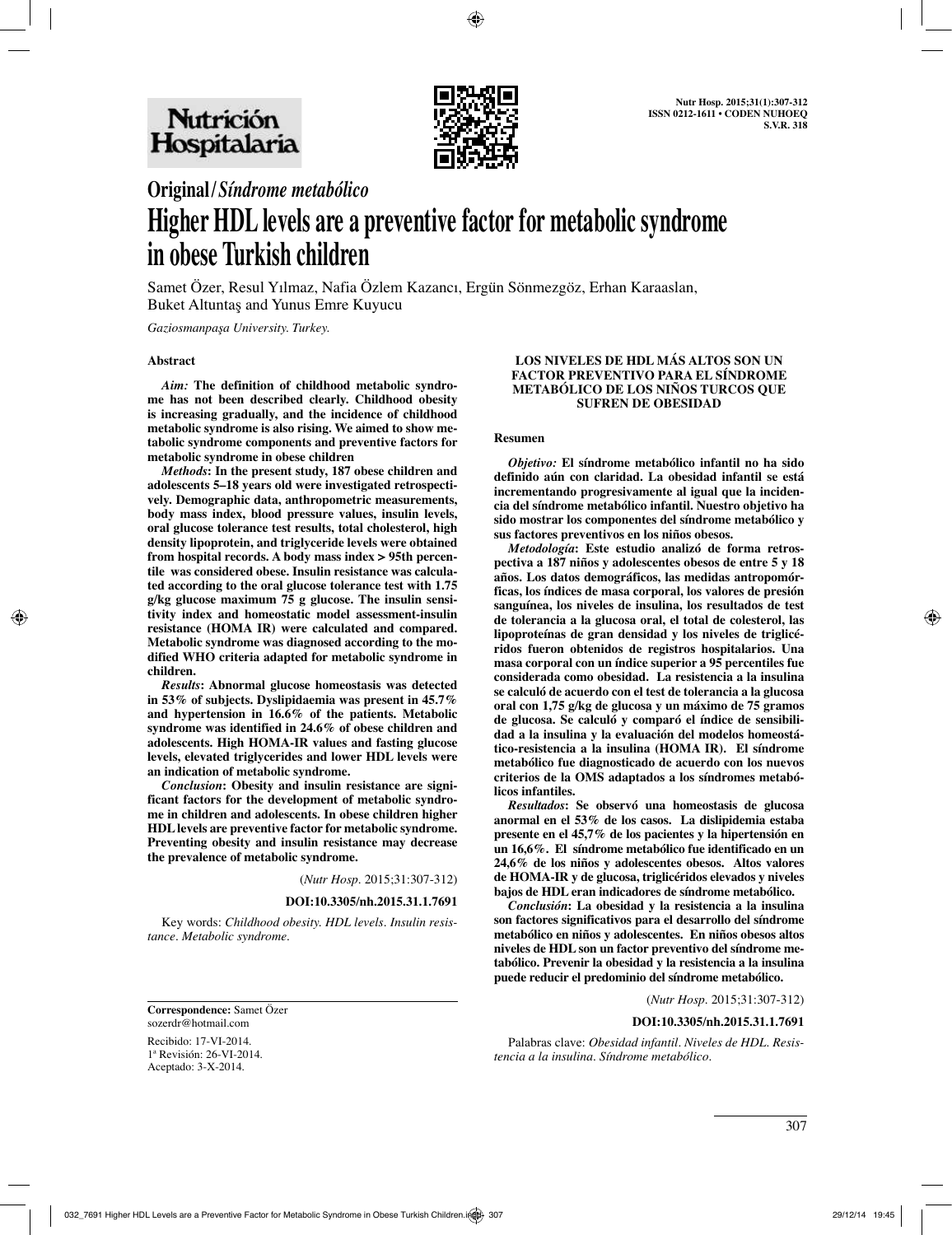# **Introduction**

Body mass index (BMI), calculated according to weight and height  $\frac{kg}{m^2}$ , is used to define overweight and obesity in childhood. A BMI between the 5<sup>th</sup> and 85th percentile is considered normal, whereas a BMI between the  $85<sup>th</sup>$  and  $95<sup>th</sup>$  percentile indicates overweight. A child is considered obese if BMI exceeds the 95th percentile for their age. The prevalence of childhood obesity has increased dramatically and steadily in the last four decades and has become an important worldwide public health issue $1,2$ . The prevalence of childhood obesity has been reported by many investigations to be 1.8–3.7% in in most regions of the world<sup>3-9</sup>. Currently, the childhood obesity prevalence is 17% in the United States<sup>1</sup>. The obesity prevalence in Turkish children parallels that of many countries and is considerably lower in those 6–17 years of age compared with most European countries<sup>3</sup>. Metabolic syndrome (MS) increases in frequency with the rise in obesity prevalence. Obesity plays a central role in MS, which also includes hyperinsulinemia/insulin resistance (IR), hypertension and dyslipidaemia<sup>10</sup>.

The frequency of MS components are as follows: 9.8–17.9% for abdominal obesity, 21.0–23.4% for elevated triglycerides (TGs), 18.3–23.3% for reduced high-density lipoprotein-cholesterol (HDL-C), 4.9–7.1% for elevated blood pressure (BP), and 0.8–1.7% for impaired fasting blood glucose<sup>11</sup>. The existence of MS is a major risk factor for cardiovascular disease (CVD) in children. CVD and changes in the CV system may begin without any clinical signs or symptoms. The assessment of subclinical CV changes and risk factors are important for preventing these diseases. Hypertension, obesity, IR, and dyslipidaemia are modifiable risk factors for CVDs. It was previously thought that obese children will not develop CVD until they reach adulthood, but they can develop short-term CV complications. Cardiac hypertrophy and ventricular dysfunction have been reported in children with MS<sup>12,13</sup>. IR is defined as a decreased tissue response to insulin. In turn, pancreatic β-cells increase their production and secretion of insulin as a compensatory mechanism and physiological response<sup>14</sup>. IR can be determined by several methods and differs according to the National Cholesterol Education Program Adult Treatment Panel (NCEP ATP III) and World Health Organisation (WHO). The hyperinsulinemic/euglycemic clamp test is the gold standard method to assess IR. However, the insulin sensitivity index and Homeostasis Model Assessment (HOMA) IR index are frequently used to determine insulin sensitivity, and the oral glucose tolerance test (OGTT) is another method for measuring insulin levels in patients<sup>15,16</sup>. A correlation exists between IR and MS, in that IR is independent of obesity and a basic factor in the pathophysiological mechanism of  $MS<sup>16</sup>$ .

The study was conducted because no other study has been performed on this subject in the inner northern region of Turkey.

# **Methods**

A total of 187 obese children 5–18 years of age who were admitted to the School of Medicine at Gaziosmanpasa University between January 2012 and May 2014 were included in this study. Participants were diagnosed as obese according to BMI, considering the growth curve for each sex and the cut-off points proposed by the WHO<sup>17</sup>. Weights were measured using a digital scale (Seca Corp., Chino, CA, USA). Measurements were made while the patients were barefoot and wearing light clothing. Height was measured using a portable stadiometer (Seca) together with weight. Body mass index (BMI) was calculated as weight in kg divided by height in meters squared (kg/m²). If the BMI was  $>$  the 95<sup>th</sup> percentile, patients were considered obese18. BP was measured using a sphygmomanometer and an appropriate collar for each child. BP was classified according to the criteria proposed by The Fourth Report on the Diagnosis, Evaluation, and Treatment of High Blood Pressure in Children and Adolescents, with consideration of sex, age, and the height percentile as follows: normal BP (systolic or diastolic BP < 90th percentile), prehypertensive (90–95th percentile), and hypertensive (BP  $\geq$  95th percentile)<sup>18</sup>, 19]. Biochemical data were obtained retrospectively from tests conducted at a biochemistry laboratory. Total cholesterol (TC), HDL-C, TGs and fasting blood glucose levels were determined using the enzymatic colorimetric method. All samples were obtained after a 12-h fast. Dyslipidaemia was defined according to TC, HDL-C and TG levels. The cut-off values for TC, HDL, TG and fasting glucose levels were 200, 35, 150 and 110 mg/dl, respectively. Abnormal glucose homeostasis was determined according to the fasting glucose level, HOMA-IR level and 2-h OGTT values. Insulin and glucose levels were measured at 0, 30, 60, 90 and 120 min. HOMA-IR, fasting glucose and 120-min OGTT values were considered positive if they were greater than 3.16, 110 mg/dl and 140–200 mg/dl, respectively. HOMA-IR was calculated as the product of basal insulin and fasting glucose values divided by  $22.5^{20}$ . Patients were diagnosed with MS according to the WHO criteria<sup>21</sup>. (Table I)

Descriptive analyses were performed to provide information on general characteristics of the study population. Kolmogorov-Smirnov test was used to evaluate whether the distribution of continuous variables were normal. Therefore, two independent sample t-test or Mann-Whitney U-test was used to compare the continuous variables between groups. The continuous variables were presented as the mean ±standard deviation and median. Categorical variables were presented as a count and percentage. Chi-Square test was used to compare the categorical variables between groups. Kappa statistics were used for measuring agreement between the guidelines. A p-value  $\langle 0.05 \rangle$  was considered significant. Analyses were performed using commercial software (IBM SPSS Statistics 18.0 (SPSS, Inc., Chicago, IL, USA).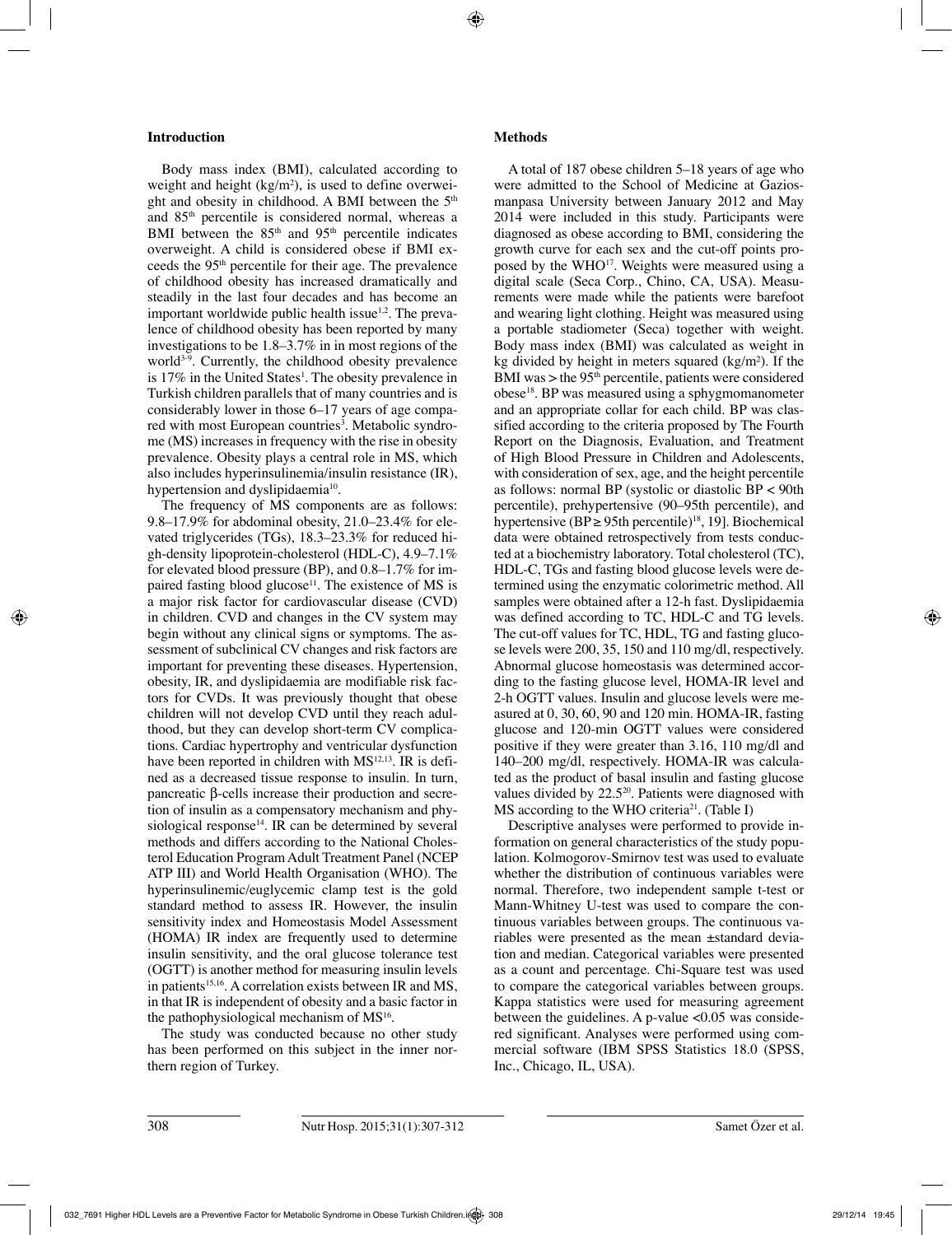| Table I                                |             |     |  |  |  |  |  |
|----------------------------------------|-------------|-----|--|--|--|--|--|
|                                        | <b>NCEP</b> | WHO |  |  |  |  |  |
| <i>Hypertansion</i>                    |             |     |  |  |  |  |  |
| Blood Pressure > %95 p                 | X           | X   |  |  |  |  |  |
| <i><b>Obesity</b></i>                  |             |     |  |  |  |  |  |
| Waist circumference 102 cm (M),        | X           | X   |  |  |  |  |  |
| 88 cm (F)                              |             |     |  |  |  |  |  |
| $BMI > \%95P$                          |             | X   |  |  |  |  |  |
| Dyslipidaemia                          |             |     |  |  |  |  |  |
| $HDL < 40$ mg/dl (M), $50$ mg/dl (F)   | X           |     |  |  |  |  |  |
| $HDL < 35$ mg/dl $(M)$ , 39mg/dl $(F)$ | X           | X   |  |  |  |  |  |
| Triglyceride $> 150$ mg/dl             | X           | X   |  |  |  |  |  |
| Total cholesterole                     |             | X   |  |  |  |  |  |
| Insulin resistance                     |             |     |  |  |  |  |  |
| <b>Fasting insulin</b>                 |             | X   |  |  |  |  |  |
| Fasting Glucose>110mg/dl or DM         | X           | X   |  |  |  |  |  |
| <b>HOMA-IR</b>                         |             | X   |  |  |  |  |  |
| OGTT 120th min                         |             | X   |  |  |  |  |  |

\*Three out of five criteria are necessary to diagnose metabolic syndrome according to the NCEP

\*\*One indicator of insulin resistance and hyperinsulinemia was a glucose level > 110 mg/dl, and two out of three criteria are necessary to diagnose metabolic syndrome according to the WHO criteria.

## **Results**

A total of 187 obese children and adolescents (112 females and 75 males; mean age,  $12.2 \pm 2.9$  yr) were assessed in this study. The distributions of subjects according to age were  $40\%$  (n = 75) for 5–11-yr-olds and 60% ( $n = 112$ ) for 12–18-yr-olds. Abnormal glucose homeostasis was identified in 53% of subjects with impaired glucose tolerance (10% according to 120 min OGTT values, 3.2% impaired fasting glucose levels and % 50.3 HOMA-IR  $> 3.16$ ). The frequency of abnormal glucose homeostasis in girls was higher than that in boys. Fasting glucose levels were  $> 110$  mg/dl in six patients (3.2%). No patient had type II diabetes mellitus. Nineteen patients had 120-min OGTT glucose levels of  $140-200$  mg/dl  $(10.1\%)$ . HOMA-IR was > 3.16 in 94 patients (50.3%). No difference was observed between girls and boys with respect to HOMA-IR. Mean HOMA-IR values were 3.82 in girls and 3.76 in boys. Age is an important factor for and directly proportional to HOMA-IR. Dyslipidaemia was present in 45.7% (low HDL, 15.1%; high TGs, 31.5%; and high total cholesterol, 8%) and hypertension in 16.6% of patients. Mean TG values of the patients were 119.5 mg/dl in girls and 121.5 mg/dl in boys. Mean HDL values were 47.15 and 46.98 mg/dl in girls and boys, respectively. Mean HDL values were lower in those aged 12–18 years compared with 7–11 years ( $p$  < 0.05). Coexistence of dyslipidaemia was detected in 14 children. Seven individuals were girls (6.8%) and the remaining were boys (9.6%). Dyslipidaemia and IR were identified together in 29 (28.15%) girls and 19 (26.02%) boys. Impaired glucose tolerance according to the 120-min OGTT results was seen in six boys  $(8.2\%)$  and 12 girls  $(10.8\%)$ . MS was diagnosed in 46  $(24.6\%)$  patients. The MS prevalence was 29.6% (n = 30) in girls and  $23.2\%$  (n = 16) in boys according to the WHO guidelines. MS frequency of patients aged 12–18 years was significantly higher than of patients 5–11 years ( $p < 0.05$ ). MS increased with age. The most frequent component of MS was IR. (Table II)

# **Discussion**

No consensus definition exists for metabolic syndrome in children, and many attempts have been made to define MS in the paediatric population. The most often used MS criteria in paediatric studies have been variably adapted from the definitions of adult MS. In particular, the childhood MS criteria of the NCEP ATP

| <b>Table II</b>   |                        |       |        |                          |       |        |            |  |
|-------------------|------------------------|-------|--------|--------------------------|-------|--------|------------|--|
|                   | Metabolic Syndrome (-) |       |        | Metabolic Syndrome $(+)$ |       |        |            |  |
| Age               | 11.69                  | 3.01  | 12.00  | 13.46                    | 2.41  | 14.00  | $< 0.001*$ |  |
| <b>BMI</b>        | 29.96                  | 8.07  | 29.00  | 30.56                    | 4.39  | 30.00  | 0.115      |  |
| BP <sub>S</sub>   | 110.39                 | 12.96 | 110.00 | 114.46                   | 12.03 | 112.50 | 0.068      |  |
| BPd               | 70.91                  | 12.97 | 70.00  | 75.11                    | 11.38 | 75.00  | 0.072      |  |
| FG                | 83.93                  | 12.85 | 85.00  | 90.29                    | 15.30 | 89.00  | $0.007*$   |  |
| <b>HOMA-IR</b>    | 3.11                   | 2.22  | 2.56   | 5.59                     | 2.46  | 5.13   | $< 0.001*$ |  |
| $OGTT$ 120. $min$ | 111.25                 | 30.95 | 105.00 | 103.93                   | 23.77 | 105.00 | 0.153      |  |
| <b>HDL</b>        | 48.78                  | 12.21 | 46.00  | 43.23                    | 11.32 | 41.75  | $0.010*$   |  |
| ТG                | 106.66                 | 52.89 | 96.70  | 153.58                   | 67.42 | 150.00 | $< 0.001*$ |  |
| ТC                | 160.41                 | 37.51 | 157.10 | 171.41                   | 48.02 | 170.35 | 0.127      |  |

*\*p<0.05*

*FG: Fasting glucose. BPs: Sistolic blood pressure. BPd: Diastolic blood pressure. TC: Total cholesterole TG: Triglycerid*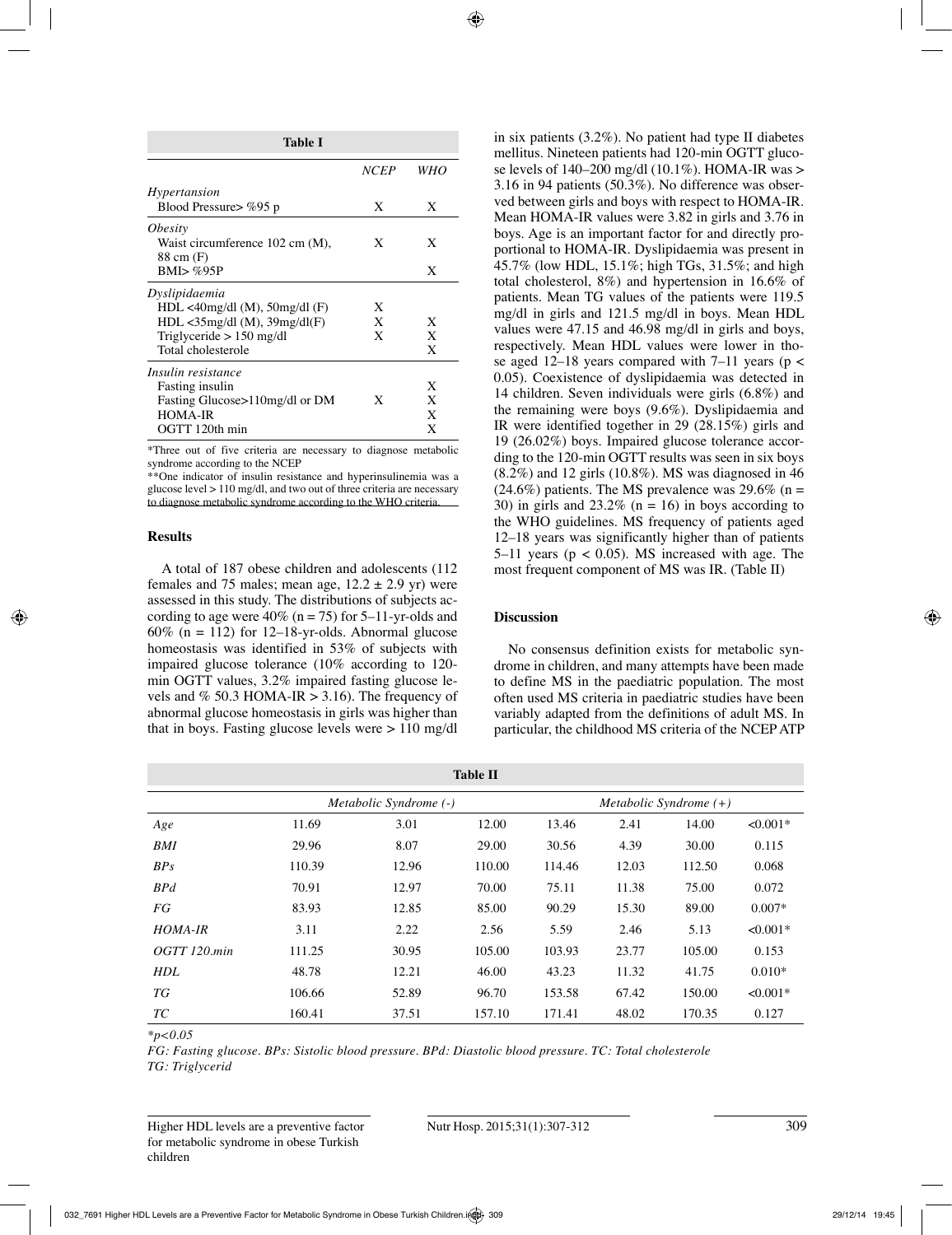III and WHO are used worldwide to identify children with MS<sup>1</sup>. Many diagnostic protocols use similar criteria to define MS. Generally, MS criteria modified for children by the WHO and the diagnostic criteria offered by the NCEP ATP III are used to diagnose MS in children and adolescents. The modified WHO MS criteria for children were used in this study. The prevalence of MS is nearly 20% in obese children in Turkey14. The MS prevalence differentials according to diagnostic criteria were used to define MS. In a study by Tavare et al., MS prevalence was 40.4% according to NCEP III criteria but 24.6% according to the International Diabetes Federation<sup>22</sup>. There are several definitions for MS, in each of which diagnosis is based on the existence of dyslipidaemia, hypertension, impaired glucose tolerance and obesity with IR. Only the values show minimal changes $23$ .

In this study, the prevalence of MS in obese children and adolescents (24.6%) matched that found in the literature. The prevalence of MS ranges between 0.7 and  $43\%$  in many countries<sup>24</sup>. MS is represented by a set of risk factors for CVDs in children and adolescents, and each of the components determines an unfavourable cardiovascular profile for young people20. In this study, the MS prevalence was higher in children aged 12–18 years compared with younger children. Pubertal endocrinological changes may affect this prevalence, and HDL levels were lower in children 7–11 years of age.

Some investigators claim that the most common component of MS is low HDL, and the least common is high BP, whereas others claim that waist circumference is the most common and high fasting glucose the least common. The most prevalent component of MS in many investigations is high TG levels $25-27$ . In this study, HDL levels were higher in obese children than in obese children without MS. Low HDL-C levels are the most significant risk factor for early atherosclerosis in children with MS. According to some investigators, a low HDL level is the most common component of  $MS$  and a preventive factor against  $CVD^{28}$ . Hyperinsulinemia increases vascular resistance and causes proliferation of vascular smooth muscle cells. Insulin is a potent growth factor that indirectly stimulates growth factors such as insulin-like growth factor-1. This is one of the mechanisms of hypertension development in patients with MS<sup>12,16</sup>. Results are summarized in figure 1.

Many tissues respond to endocrine hormones, and adipose tissue is a highly insulin-responsive organ that helps regulate glucose and lipid homeostasis in the body. White adipose tissue (WAT) stores TGs, which are broken down to produce energy if the caloric need arises. WAT secretes adipokines such as leptin, which act in energy sensing and pubertal development<sup>15</sup>. Obesity and IR are hypothesised to play a major role in dyslipidaemia in both individuals with normal glucose tolerance and those with impaired



*Fig. 1.*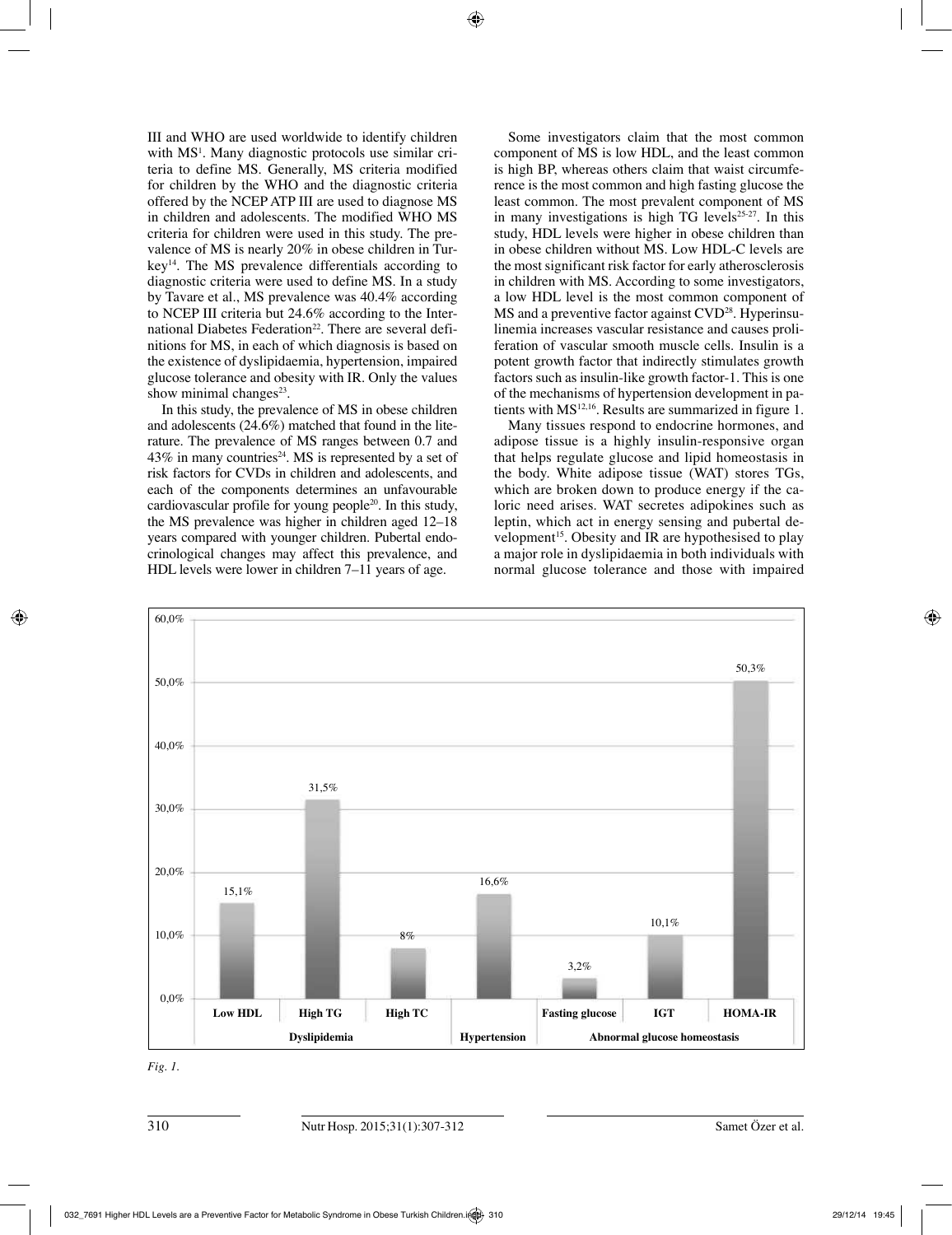glucose tolerance and type  $2$  diabetes<sup>10</sup>. The major component of MS was IR in obese children in this study. One treatment method for MS involves exercise and diet, which are remedies for IR. IR is observed in adolescents and particularly in obese children<sup>29</sup>. Children with IR do not always develop MS. Hyperinsulinism and abnormal glucose homeostasis occur; however, fasting glucose levels and OGTT values are normal. Hyperinsulinism is seen more often in obese children than is impaired fasting glucose<sup>30</sup>. Visceral fat increases IR, and this contributes to the development of hypertension. Hyperinsulinism increases renal sodium uptake and the renin–angiotensin aldosterone system, which contributes to increased blood pressure<sup>31</sup>.

Multiple studies have shown that MS parameters are associated with a greater cardiovascular risk in adults. Thus, childhood obesity must be prevented during the early years. Management of obesity includes diet, regular exercise, and oral antidiabetic agents.

#### **Conclusion**

Childhood obesity has close relationships with CVD, adulthood obesity, and MS. Obesity, physical inactivity and a poor diet must be addressed in obese children, in whom low HDL levels are very important, as they contribute to the development of MS.

## **References**

- 1. Weiss, R., A.A. Bremer, and R.H. Lustig, *What is metabolic syndrome, and why are children getting it? Ann N Y Acad Sci* 2013. 1281: p. 123-40.
- 2. Dias Pitangueira, J.C., L. Rodrigues Silva, M.L. Portela de Santana, C. Monteiro da Silva Mda, P.R. de Farias Costa, V. D'Almeida, et al., *Metabolic syndrome and associated factors in children and adolescents of a Brazilian municipality. Nutr Hosp* 2014. 29(4): p. 865-72.
- 3. Simsek, E., S. Akpinar, T. Bahcebasi, D.A. Senses, and K. Kocabay, *The prevalence of overweight and obese children aged 6-17 years in the West Black Sea region of Turkey. Int J Clin Pract* 2008. 62(7): p. 1033-8.
- 4. Perez-Rodrigo, C., J. Aranceta Bartrina, L. Serra Majem, B. Moreno, and A. Delgado Rubio, *Epidemiology of obesity in Spain. Dietary guidelines and strategies for prevention. Int J Vitam Nutr Res* 2006. 76(4): p. 163-71.
- 5. Musa, D.I., A.L. Toriola, M.A. Monyeki, and B. Lawal, *Prevalence of childhood and adolescent overweight and obesity in Benue State, Nigeria. Trop Med Int Health* 2012. 17(11): p. 1369-75.
- 6. Malik, M. and A. Bakir, *Prevalence of overweight and obesity among children in the United Arab Emirates. Obes Rev* 2007. 8(1): p. 15-20.
- 7. Lobstein, T., L. Baur, and R. Uauy, *Obesity in children and young people: a crisis in public health. Obes Rev* 2004. 5 Suppl 1: p. 4-104.
- 8. Lissner, L., A. Sohlstrom, E. Sundblom, and A. Sjoberg, *Trends in overweight and obesity in Swedish schoolchildren 1999- 2005: has the epidemic reached a plateau? Obes Rev* 2010. 11(8): p. 553-9.
- 9. Bac, A., R. Wozniacka, S. Matusik, J. Golec, and E. Golec, *Prevalence of overweight and obesity in children aged 6-13*

*years-alarming increase in obesity in Cracow, Poland. Eur J Pediatr* 2012. 171(2): p. 245-51.

- 10. Steinberger, J., *Diagnosis of the metabolic syndrome in children. Curr Opin Lipidol* 2003. 14(6): p. 555-9.
- 11. Barkai, L. and G. Paragh, *[Metabolic syndrome in childhood and adolescence]. Orv Hetil* 2006. 147(6): p. 243-50.
- 12. de las Fuentes, L., A.L. Brown, S.J. Mathews, A.D. Waggoner, P.F. Soto, R.J. Gropler, et al., *Metabolic syndrome is associated with abnormal left ventricular diastolic function independent of left ventricular mass. Eur Heart J* 2007. 28(5): p. 553-9.
- 13. Civilibal, M., N.S. Duru, and M. Elevli, *Subclinical atherosclerosis and ambulatory blood pressure in children with metabolic syndrome. Pediatr Nephrol* 2014.
- 14. Gobato, A.O., A.C. Vasques, M.P. Zambon, A. Barros Filho Ade, and G. Hessel, *Metabolic syndrome and insulin resistance in obese adolescents. Rev Paul Pediatr* 2014. 32(1): p. 55-62.
- 15. Hatun, Ş., F. Çizmecioğlu, and K.Ü.T.F.P. Profesörü, Çocukluk çağında metabolik sendrom. *Çocuk Sağlığı ve Hastalıkları Dergisi* 2005. 48: p. 257-265.
- 16. Çivilibal, M., Çocukluk Çağında Metabolik Sendrom. *Medical Bulletin of Haseki/Haseki Tip Bulteni* 2011. 49(1): p. 5-9.
- 17. de Onis, M., A.W. Onyango, E. Borghi, A. Siyam, C. Nishida, and J. Siekmann, *Development of a WHO growth reference for school-aged children and adolescents. Bull World Health Organ* 2007. 85(9): p. 660-7.
- 18. Skelton, J. and C. Rudolph, *Overweight and Obesity*, in *Nelson Textbook of Pediatrics*, I. Kliegman and B.R. R, Jenson H, Stanton B, Editors. 2007, Saunders: Philadelphia. p. 232-42.
- 19. Falkner, B. and S.R. Daniels, *Summary of the Fourth Report on the Diagnosis, Evaluation, and Treatment of High Blood Pressure in Children and Adolescents. Hypertension* 2004. 44(4): p. 387-8.
- 20. Keskin, M., S. Kurtoglu, M. Kendirci, M.E. Atabek, and C. Yazici, *Homeostasis model assessment is more reliable than the fasting glucose/insulin ratio and quantitative insulin sensitivity check index for assessing insulin resistance among obese children and adolescents. Pediatrics* 2005. 115(4): p. e500-3.
- 21. Goodman, E., S.R. Daniels, J.A. Morrison, B. Huang, and L.M. Dolan, *Contrasting prevalence of and demographic disparities in the World Health Organization and National Cholesterol Education Program Adult Treatment Panel III definitions of metabolic syndrome among adolescents. J Pediatr* 2004. 145(4): p. 445-51.
- 22. Tavares Giannini, D., M.C. Caetano Kuschnir, and M. Szklo, *Metabolic Syndrome in Overweight and Obese Adolescents: A Comparison of Two Different Diagnostic Criteria. Ann Nutr Metab* 2014. 64(1): p. 71-79.
- 23. Cook, S., M. Weitzman, P. Auinger, M. Nguyen, and W.H. Dietz, *Prevalence of a metabolic syndrome phenotype in adolescents: findings from the third National Health and Nutrition Examination Survey, 1988-1994. Arch Pediatr Adolesc Med* 2003. 157(8): p. 821-7.
- 24. Poyrazoglu, S., F. Bas, and F. Darendeliler, *Metabolic syndrome in young people. Curr Opin Endocrinol Diabetes Obes* 2014. 21(1): p. 56-63.
- 25. Khashayar, P., R. Heshmat, M. Qorbani, M.E. Motlagh, T. Aminaee, G. Ardalan, et al., *Metabolic Syndrome and Cardiovascular Risk Factors in a National Sample of Adolescent Population in the Middle East and North Africa: The CASPIAN III Study. Int J Endocrinol* 2013. 2013: p. 702095.
- 26. Love-Osborne, K.A., K.J. Nadeau, J. Sheeder, L.Z. Fenton, and P. Zeitler, *Presence of the metabolic syndrome in obese adolescents predicts impaired glucose tolerance and nonalcoholic fatty liver disease. J Adolesc Health* 2008. 42(6): p. 543-8.
- 27. Rizzo, A.C., T.B. Goldberg, C.C. Silva, C.S. Kurokawa, H.R. Nunes, and J.E. Corrente, *Metabolic syndrome risk factors in overweight, obese, and extremely obese Brazilian adolescents. Nutr J* 2013. 12: p. 19.
- 28. Poti, F., M. Simoni, and J.R. Nofer, *Atheroprotective role of high-density lipoprotein (HDL)-associated sphingosine-1-phosphate (S1P). Cardiovasc Res* 2014.